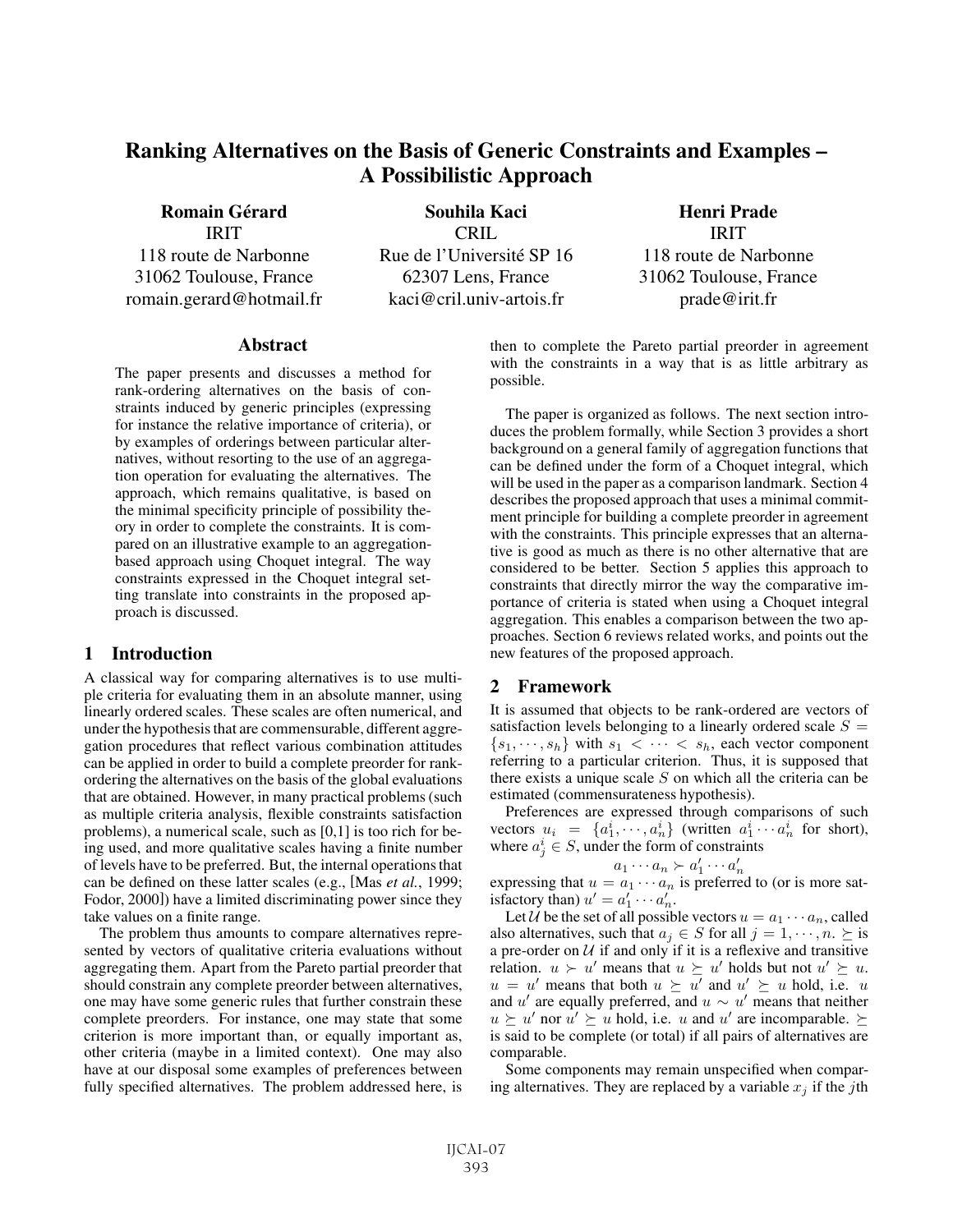component is free to take any value in the scale. This allows to express generic preferences as for example Pareto ordering written as

 $\forall x_i \forall x'_i, x_1 \cdots x_n \succ x'_1 \cdots x'_n$  if  $\forall i, x_i \geq x'_i$  and  $\exists k, x_k > x'_k$ .

In any case, Pareto ordering is always assumed to hold. Besides, other generic constraints of particular interest include those pertaining to the expression of the relative importance of criteria. The greater importance of criterion  $j$  with respect to criterion  $k$  can be expressed under different forms. One way to state it is by exchanging  $x_i$  and  $x_k$  and writing

$$
x_1 \cdots x_j \cdots x_k \cdots x_n \succ x_1 \cdots x_k \cdots x_j \cdots x_n \text{ when } x_j > x_k.
$$

One may think of other ways of expressing that  $j$  is more important than  $k$ . For instance, one may restrict the above preferences to extreme values of S for the  $x_i$ 's such that  $i \neq j$ and  $j \neq k$ , since weights of importance in conjunctive aggregation can be obtained in this way for a large family of operators (e.g., [Dubois *et al.*, 2001]). A more drastic way for expressing relative importance would be to use a lexicographic ordering of the vector evaluations based on a linear order of the levels of importance for the criteria. Then, the problem of ordering the vectors is straightforward.

Note that the first above view of relative importance, which is used in the following, is a ceteris paribus preference of subvector  $(x_i, x_k)$  with respect to  $(x_k, x_j)$  for  $x_j > x_k$ , where the first (resp. second) component refers to criterion  $j$  (resp.  $k$ ), which expresses preferential independence.

Another way to relate criteria is to express an equal importance between them. It can be expressed by stating that any two vectors where  $x_i$  and  $x_k$  are exchanged, and otherwise identical, have the same levels of satisfaction. Formally,

$$
x_1 \cdots x_j \cdots x_k \cdots x_n = x_1 \cdots x_k \cdots x_j \cdots x_n.
$$

It is worth noticing that transitivity is required between alternatives only and not between generic constraints. More precisely if it holds that  $u \succ u'$  and  $u' \succ u''$  with respect to some generic constraints then we necessarily have  $u > u''$ . However if we have two generic constraints  $X \succ Y$  and  $Y \succ Z$ , where X, Y and Z are three criteria, representing that X (resp. Y) is more important than Y (resp. Z) then we do not necessarily have  $X \succ Z$ . To illustrate this, let X, Y and Z be evaluated on a scale  $\{a, b, c\}$  with  $a > b > c$ .  $X \succ Y$  and  $Y \succ Z$  are relative importance constraints defined by  $xyz \succ yxz$  for  $x>y$  and  $xyz \succ xzy$  for  $y>z$ respectively. Let us now check whether we have  $X \succ Z$  i.e.  $xyz \succ zyx$  for  $x>z$ . We have  $abc \succ cba$  obtained by transitivity from  $abc \succ bac$  (w.r.t.  $X \succ Y$ ),  $bac \succ bca$  (w.r.t.  $Y \succ Z$ ) and  $bca \succ cba$  (w.r.t.  $X \succ Y$ ). However acb is not preferred to *bca* since we cannot reach *bca* from *acb* by transitivity using the generic constraints. Indeed generic constraints require to explicitly express each constraint that we want to have, i.e.  $X \succ Z$  in the above example.

## Definition of the problem

The problem of rank-ordering the alternatives is decribed as follows. Given a set of constraints C of the form  $\{u^i\}$  $u^{i'} | i = 1, \dots, m$ , where  $u^{i}$  and  $u^{i'}$  are instantiated on S, our aim is to compute a *complete pre-order*  $\succeq$  over U that satisfies all constraints of  $C$ . Such a pre-order should not add any additional constraint. One may wonder why we compute a complete pre-order from the set  $C$  of partially specified preferences. This is a debatable question and we really believe that the answer depends on the application. If  $\mathcal C$  describes preferences over cars then we may permit that two cars are incomparable. However if  $C$  describes preferences over students' grades, as it is the case in our running examples, it is natural to have a complete pre-order over students.

The set  $\mathcal C$  may contain generic constraints as described previously but also particular examples of preferences. Note that some pre-orders, such as those induced by the minimum aggregation operator, are excluded as soon as Pareto constraints are considered.

## 3 Numerical aggregation by Choquet integral

Aggregation of object attribute values in the presence of interaction between criteria is essential in many decision making problems. Choquet integrals are very popular aggregation operators as they allow to model such interactions and thus to represent preferences that cannot be captured by a simple weighted arithmetic mean [Grabisch, 1995; 1996]. Using a particular measure, they aggregate valued attributes describing alternatives into a unique value. A Choquet integral is based on a fuzzy measure defined by:

Definition 1 *Let* A *be the set of attributes and* I(A) *be the set of all possible subsets of* A*. A fuzzy measure is a function*  $\mu$  *from*  $I(A)$  *to*  $[0, 1]$  *such that:* 

- $\forall X, Y \in I(\mathcal{A})$  *if*  $X \subseteq Y$  *then*  $\mu(X) \leq \mu(Y)$ *.*
- $\mu(\emptyset) = 0, \mu(\mathcal{A}) = 1.$

A discrete Choquet integral with respect to a fuzzy measure  $\mu$  is defined as follows:

**Definition 2** Let  $\mu$  be a fuzzy measure on  $A = \{a_1, \dots, a_n\}$ . *The discrete Choquet integral w.r.t.* μ *is defined by:*

$$
Ch_{\mu}(a_1\cdots a_n)=\sum_{i=1,\cdots,n}(a_{(i)}-a_{(i-1)})*\mu_{A_{(i)}}),
$$

*where*  $a_{(i)}$  *indicates that the indices have been permuted so that*  $0 \le a_{(1)} \le \cdots \le a_{(n)}$ *, and*  $A_{(i)} = \{a_{(i)}, \cdots, a_{(n)}\}$  *with*  $a_{(0)} = 0.$ 

Example 1 *([Grabisch, 1995; 1996; Marichal, 1998]) Let* A, B *and* C *be three students evaluated with respect to three subjects: mathematics (M), physics (P) and literature (L). Students' grades are summarized in Table 1. Using Choquet*

| student |          |    |    |
|---------|----------|----|----|
|         | 18       | .6 |    |
| B       | $\Omega$ | 12 | 18 |
|         |          |    |    |

Table 1: Students' grades.

*integral with a fuzzy measure* μ*, the global grade for each student is computed as follows:*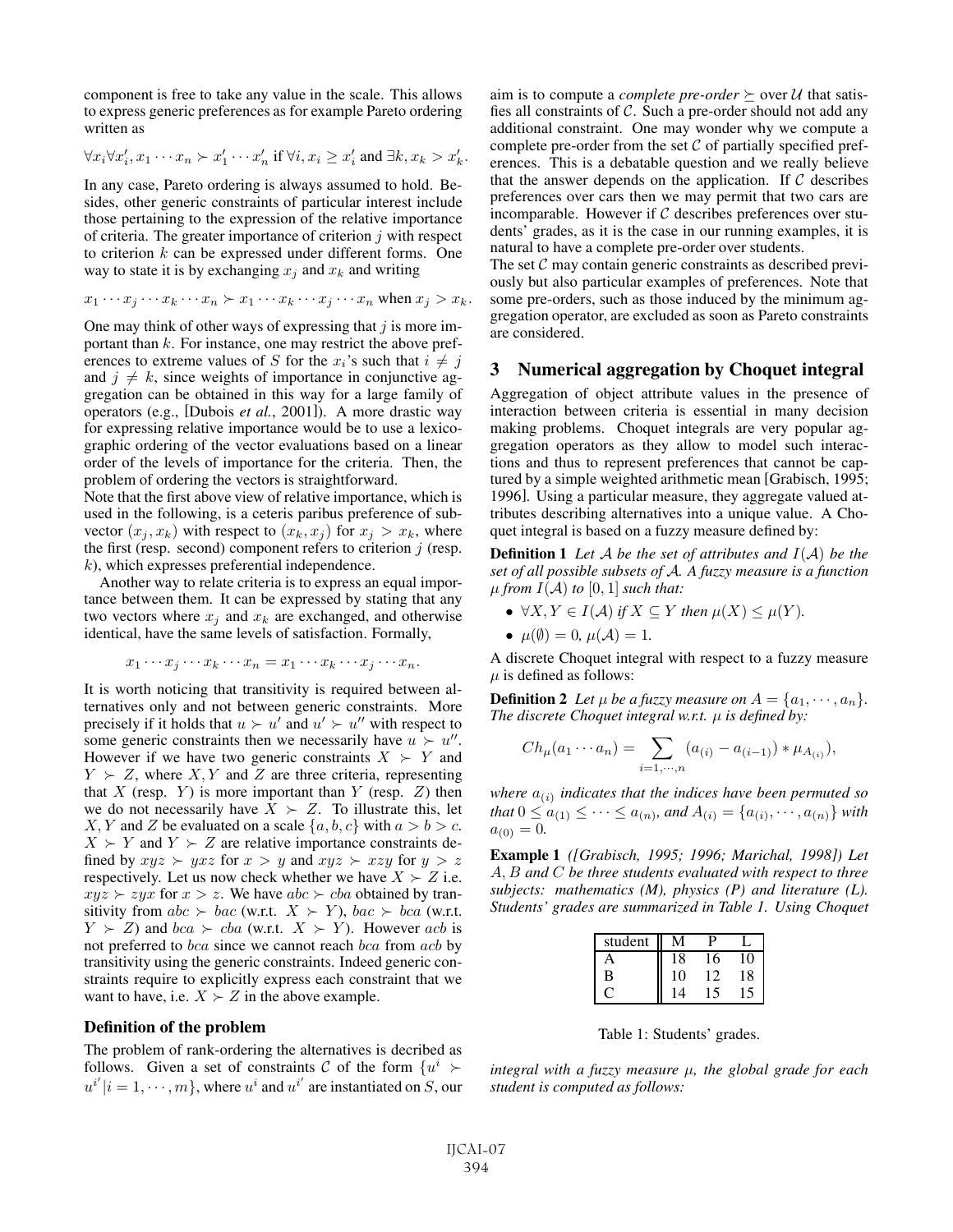- *student A:*  $Ch_{\mu}(A) = Ch_{\mu}(18, 16, 10) = 10 * \mu_{MPL} +$  $(16-10)*\mu_{MP} + (18-16)*\mu_{M}$
- *student B:*  $Ch_{\mu}(B) = Ch_{\mu}(10, 12, 18) = 10 * \mu_{MPL} +$  $(12-10)*\mu_{PL}^2 + (18-12)*\mu_L^2,$
- *student C:*  $Ch_u(C) = Ch_u(14, 15, 15) = 14 * \mu_{MPL} +$  $(15 - 14) * \mu_{PL}$

*where*  $\mu_X$ ,  $\mu_{XY}$  *and*  $\mu_{XYZ}$  *with*  $X, Y, Z \in \{M, P, L\}$  *denote the values of the fuzzy measure* μ *for the corresponding set of subjects.*

*The school is more scientifically than literary oriented and it gives the same importance to mathematics and physics. Moreover the school wants to favor well equilibrated students without weak grades so we should have: C preferred to A* and *A* preferred to *B*, i.e.  $C \succ A \succ B^{-1}$ . As indi*cated before, the fuzzy measure* μ *models interaction between subjects. Since mathematics and physics have the same importance and they are more important than literature we have*  $\mu_M = \mu_P$ ,  $\mu_M > \mu_L$  and  $\mu_P > \mu_L$ . Moreover both math*ematics and physics are scientific subjects, and thus are considered close, while literature is not. So the interaction between mathematics (resp. physics) and literature is higher than the interaction between mathematics and physics. Thus*  $\mu_{ML} = \mu_{PL} > \mu_{MP}$ . This gives the following set of con*straints on*  $\mu$ : { $\mu_M = \mu_P, \mu_M > \mu_L, \mu_P > \mu_L, \mu_{ML}$  $\mu_{PL}, \mu_{ML} > \mu_{MP}, \mu_{PL} > \mu_{MP}$ 

*In addition we consider the constraints*  $Ch_{\mu}(C) > Ch_{\mu}(A)$ *and*  $Ch_{\mu}(A) > Ch_{\mu}(B)$  *corresponding to the preference order between students* A*,* B *and* C*. Table 2 gives an example of measure* μ *satisfying all these constraints [Marichal, 1998]. Using the discrete Choquet integral w.r.t.* μ *given*

| $\mu_M$                                     | $\mu_{P}$ | $\mu_L$   $\mu_{MP}$   $\mu_{ML}$   $\mu_{PL}$ |   | $\mu_{MP}$ |
|---------------------------------------------|-----------|------------------------------------------------|---|------------|
| $\vert 0.45 \vert 0.45 \vert 0.3 \vert 0.5$ |           |                                                | Q |            |

Table 2: Fuzzy measure.

*in Table 2 we get*  $Ch_{\mu}(A) = 13.9$ *,*  $Ch_{\mu}(B) = 13.6$  *and*  $Ch_{\mu}(C) = 14.9.$ 

Let us consider another student  $D$  having 15 in physics, 15 is mathematics and 12 in literature. Using discrete Choquet integral with respect to  $\mu$  given in Table 2 we get  $Ch_u(D) = 13.5$ . Then we have the following ordering  $C > A > B > D$ . Let us now use another fuzzy measure  $\mu'$  which is equal to  $\mu$  except for  $\mu_{PL}$  and  $\mu_{ML}$ . Instead we have  $\mu'_{PL} = \mu'_{ML} = 0.8$ . We can check that  $\mu'$  satisfies the set of constraints on  $\mu$ . Using discrete Choquet integral with respect to  $\mu'$  we have  $C \succ A \succ D \succ B$ . So we still have  $C \succ A \succ B$  but the ordering over B and D is reversed. This shows that Choquet integral is sensitive with respect to the fuzzy measure  $\mu$  and may give arbitrary order over alternatives that are not explicitly stated in the set of constraints.

# 4 A qualitative ranking approach

Since a scale more refined than  $S$  is needed to rank-order the alternatives, we use the interval  $[0, 1]$  to encode this ordering. Indeed S would only offer a finite number of levels for discriminating alternatives. For this purpose, we write our constraints in terms of a possibility distribution  $\pi$ , which is a function from the set of alternatives  $\mathcal{U}$  to [0, 1], and provides a complete pre-order between alternatives on the basis of their possibility degrees.

## 4.1 General principle

In the possibility theory framework, an elementary preference between alternatives  $u \succ u'$  is encoded by the constraint  $\pi(u) > \pi(u')$ . Generally those constraints induce partial pre-orders on the set of interpretations. Our aim is to combine all these partial pre-orders and compute a *total* pre-order consistent with the set of constraints. In possibility theory we distinguish two completion principles called *minimal* and *maximal* specificity principles that respectively generate the largest and the smallest possibility distributions which satisfies the set of constraints. The following defines the notion of specificity between possibility distributions:

Definition 3 (Minimal/Maximal specificity principle) *Let*  $\pi_1$  *and*  $\pi_2$  *be two possibility distributions over U.*  $\pi_1$  *is less specific than*  $\pi_2$ *, denoted*  $\pi_1 \geq \pi_2$ *, iff*  $\forall u \in \mathcal{U}, \pi_1(u) \geq \pi_2(u)$ .

π *belongs to the set of the least (resp. most) specific possibility distributions among a set of possibility distributions* P *if there is no*  $\pi'$  *in*  $P$  *such that*  $\pi' > \pi$  (*resp.*  $\pi > \pi'$ *), i.e.*  $\pi' \geq \pi$  *holds but*  $\pi \geq \pi'$  does not (resp.  $\pi \geq \pi'$  holds but  $\pi' \geq \pi$  does not).

Indeed the minimal specificity principle gives the highest possible degree to alternatives, while the maximal specificity principle gives the lowest possible degree to alternatives. The choice of using minimal or maximal specificity principle depends on the application. The minimal specificity principle used in the following amounts to consider that an alternative is as good as permitted by the constraints. Thus, an unconstrained alternative is good by default.

Before we present our approach it is worth noticing that possibility distributions are purely qualitative here, although they are encoded on the interval  $[0, 1]$ , and can be represented by a well ordered partition  $(E_1, \dots, E_k)$  on U such that:

- $E_1 \cup \cdots \cup E_k = \mathcal{U}$  with  $E_i \cap E_j = \emptyset$  for  $i \neq j$ ,
- $\forall u, u' \in E_i, \pi(u) = \pi(u'),$
- $\forall u, u' \in \mathcal{U}$ , if  $u \in E_i$  and  $u' \in E_j$  with  $i < j$  then  $\pi(u) > \pi(u').$

#### 4.2 Minimal specificity principle-based algorithm

An elementary preference has generally the following form:

$$
\pi(u) > \pi(u'), u, u' \in \mathcal{U}.
$$
 (1)

For example given three criteria  $X, Y$  and  $Z$ , a relative importance constraint of  $X$  over  $Y$  is written as:

$$
\pi(xyz_0) > \pi(yxz_0) \text{ for } x > y, \forall z_0.
$$

A set of constraints of the form (1) can be written in a compact form as a set of the following constraints:

$$
\min\{\pi(u)|u \in \mathcal{U}_1\} > \max\{\pi(u')|u' \in \mathcal{U}_2\},\qquad(2)
$$

<sup>&</sup>lt;sup>1</sup>Note that there is no weighted arithmetic mean that gives this order over A, B and C [Marichal, 1998].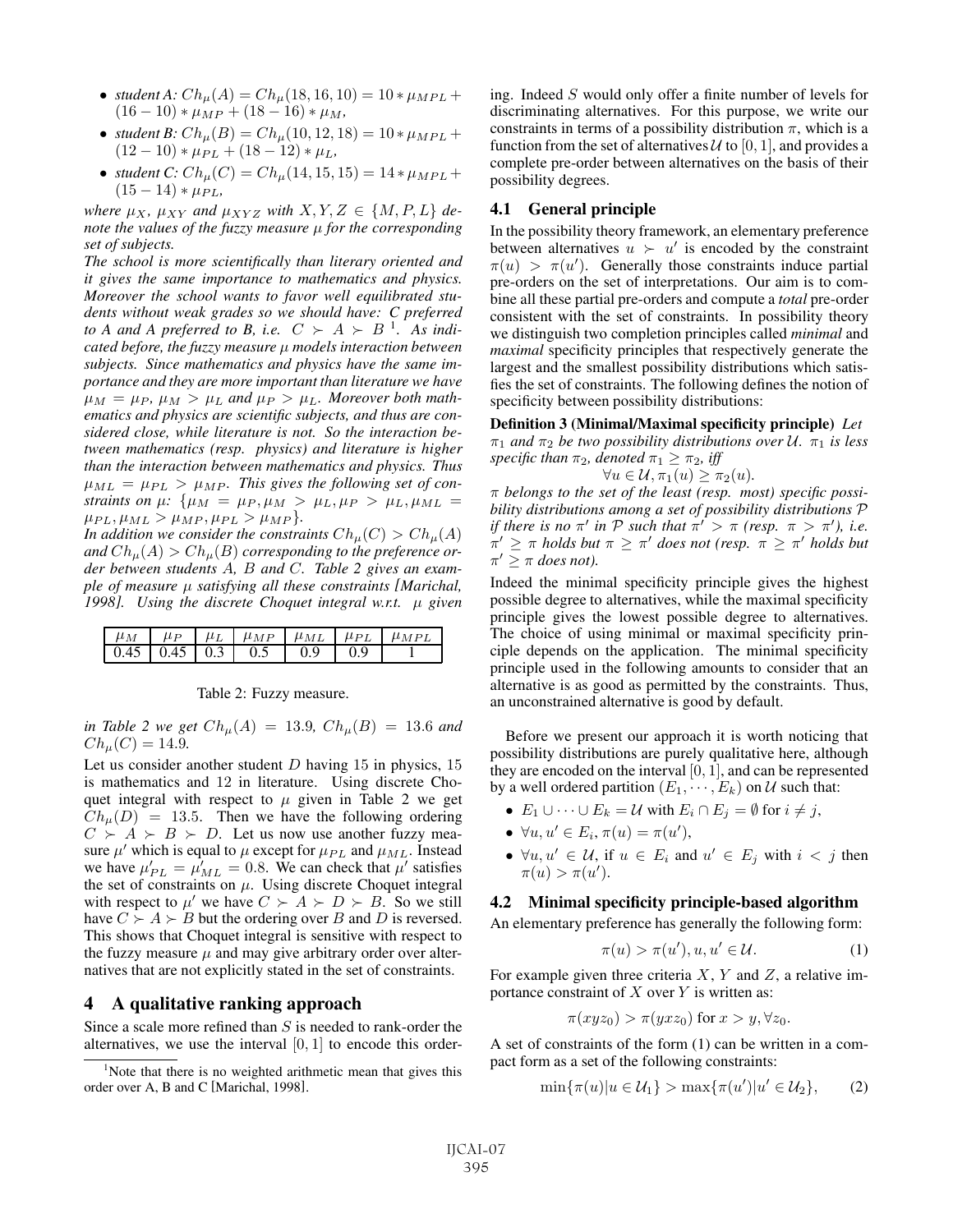where  $U_1$  and  $U_2$  are subsets of  $U$ .

begin

We may also have equality constraints i.e.

$$
\pi(u) = \pi(u'), u, u' \in \mathcal{U}.
$$
 (3)

For example given three criteria  $X, Y$ , and  $Z$ , stating that  $X$ and  $Y$  have the same importance is written as:

$$
\pi(xyz_0)=\pi(yxz_0), \forall z_0.
$$

Algorithm 1 computes the unique least specific possibility distribution satisfying a set of constraints  $C$  of the form  $(2)$ (constraints (1) being a special case of constraints (2)) and (3) obtained from generic constraints and/or examples. Let  $C = \{C_i : i = 1, \dots, m\}$ . From C we define

 $\mathcal{L}_{\mathcal{C}} = \{ (L(C_i), R(C_i)) : C_i \in \mathcal{C} \},\$ where  $L(C_i) = U_1$  and  $R(C_i) = U_2$  for a constraint  $C_i: \min\{\pi(u) | u \in \mathcal{U}_1\} > \max\{\pi(u') | u' \in \mathcal{U}_2\}.$ Let  $\mathcal{EQ} = {\pi(u^{j}) = \pi(u^{l})}.$ 

Algorithm 1 [Benferhat *et al.*, 2001] is a generalization of

Algorithm 1: The least specific possibility distribution.

k = 0; while U *is not empty* do - k ← k + 1 ; - E<sup>k</sup> = {u|∀(L(Ci), R(Ci)) ∈ LC, u ∈ R(Ci)} ; α = true while α = *true* do α = false; for π(u<sup>j</sup> ) = π(u<sup>l</sup> ) *in* EQ *such that* u<sup>j</sup> ∈ E<sup>k</sup> *or* u<sup>l</sup> ∈ E<sup>k</sup> do α = true, E<sup>k</sup> = Ek\{uj, u<sup>l</sup> } if E<sup>k</sup> = ∅ then Stop (inconsistent statements); - U = U\E<sup>k</sup> ; - From C remove (L(Ci), R(Ci)) such that L(Ci)∩ E<sup>k</sup> = ∅ ; - From EQ remove π(u<sup>j</sup> ) = π(u<sup>l</sup> ) s.t. u<sup>j</sup> ∈ Ek. end return π = (E1, ··· , Ek)

the possibilistic counterpart of Pearl's algorithm for system Z [Pearl, 1990].

Example 2 *Let us consider two subjects "mathematics"* and "literature" that are evaluated on a scale  $a > b > c$ *with "a" for good, "b" for medium and "c" for bad. Thus a student having "ac" is good in mathematics and bad in* literature. Pareto ordering forces to have  $\pi(xy) > \pi(x'y')$ *as soon as*  $x > x'$  *and*  $y \geq y'$  *or*  $x \geq x'$  *and*  $y > y'$  *for* x, y, x- , y- *ranging in* {a, b, c}*. Pareto principle generates the following set of constraints:*  $C = {\min{\pi(aa)}} > \max{\pi(ab), \pi(ba), \pi(ca)}$ 

 $\min{\pi(aa), \pi(ab)} > \max{\pi(ac), \pi(bb), \pi(bc), \pi(cb), \pi(cc)},$  $\min\{\pi(ac), \pi(ba)\} > \max\{\pi(bc), \pi(cc)\},\$  $min{\{\pi(bb)}$  >  $max{\{\pi(cb), \pi(cc), \pi(bc)\}},$  $\min\{\pi(ba)\} > \max\{\pi(ca), \pi(bb), \pi(cb)\},\,$  $\min{\pi(bc), \pi(cb), \pi(ca)} > \max{\pi(cc)},$ 

 $\min{\pi(ca)} > \max{\pi(cb)}$ 

*The application of the minimal specificity principle leads to*  $\pi = (\{aa\}, \{ab, ba\}, \{ac, bb, ca\}, \{bc, cb\}, \{cc\})$ .

*Note that letting*  $\pi(ac) = \pi(ca) > \pi(bb)$  *or the converse would lead to express more constraints than what is only specified by Pareto constraints. In fact, it may look a little surprising to get*  $\pi(ac) = \pi(bb) = \pi(ca)$ *. However this is justified by the fact that the minimal specificity principle gives to each alternative the highest possible rank (i.e., possibility degree). The alternatives* ac, bb *and* ca *cannot have the highest possibility degree since following Pareto ordering, they are strictly less preferred than* aa, ab *and* ba *respectively. To ensure that we associate the highest possibility degree to these alternatives, the minimal specificity principle keeps the three pairs of evaluations at the same level, and they are ranked immediately below* ab *and* ba*.*

The following example extends Example 2 with relative importance constraints:

#### Example 3 *(Example 2 continued)*

*Suppose that mathematics is more important than literature. This is translated by the following relative importance constraint:*  $\pi(xy) > \pi(yx)$  *for*  $x > y$ *. The instantiation of this constraint provides a new set of constraints:*  $\mathcal{C}' = {\pi(ab) > \pi(ba), \pi(ac) > \pi(ca), \pi(bc) > \pi(cb)}.$ *Let us now apply Algorithm<sup>'</sup> 1 on*  $\ddot{\mathcal{C}} \cup \ddot{\mathcal{C}}'$ *, we get:*  $\pi' = (\{aa\}, \{ab\}, \{ba, ac\}, \{ca, bb\}, \{bc\}, \{cb\}, \{cc\}).$ 

### 4.3 Ordering queries

We may need to compare specific alternatives without computing the whole complete pre-order generated by Algo. 1. An ordering query over two distinct alternatives  $u^1$  and  $u^2$ consists in checking whether  $u^1 \succ u^2$ ,  $u^2 \succ u^1$ ,  $u^1 = u^2$ , or not, given a set of generic constraints and examples. Algo. 2 gives a way to answer such queries. The idea is to compute the set of alternatives that are less preferred to  $u^1$  w.r.t. generic constraints and examples. Then we compute the deductive closure of this set w.r.t. generic constraints and examples. If  $u^2$  belongs to this set or some alternative in this set is preferred to  $u^2$  following Pareto principle then  $u^1 \succ u^2$ . Let  $u \succ_P u'$  stand for u is preferred to u' following Pareto principle, and  $C$  be the set of generic constraints and examples.

Example 4 *(Example 2 continued) Let us compare the alternatives* ac and cb. We have  $U_1 = \{ac\}$  and  $U_2 = \{ca\}$ . We *have*  $ca \succ_P cb$  *then*  $ac$  *is strictly preferred to cb.* 

Note that Algorithm 2 returns that  $ac$  and  $bb$  are incomparable while  $ac \succ bb$  w.r.t. Algorithm 1. Indeed, ac is put in the same stratum as ba (that dominates bb in the sense of Pareto). This is the effect of minimal specifity principle that puts any alternatives as high as possible. Thus, using Algorithm 2, one can distinguish the alternatives that are ranked only by virtue of the constraints, from those that also require the application of a default principle (here the minimal specificity principle) to be rank-ordered by application of Algorithm 1. Note that if we are only interested in comparing two alternatives, we may stop Algorithm 1 as soon as the two alternatives are ranked (without in general computing the whole pre-order). Note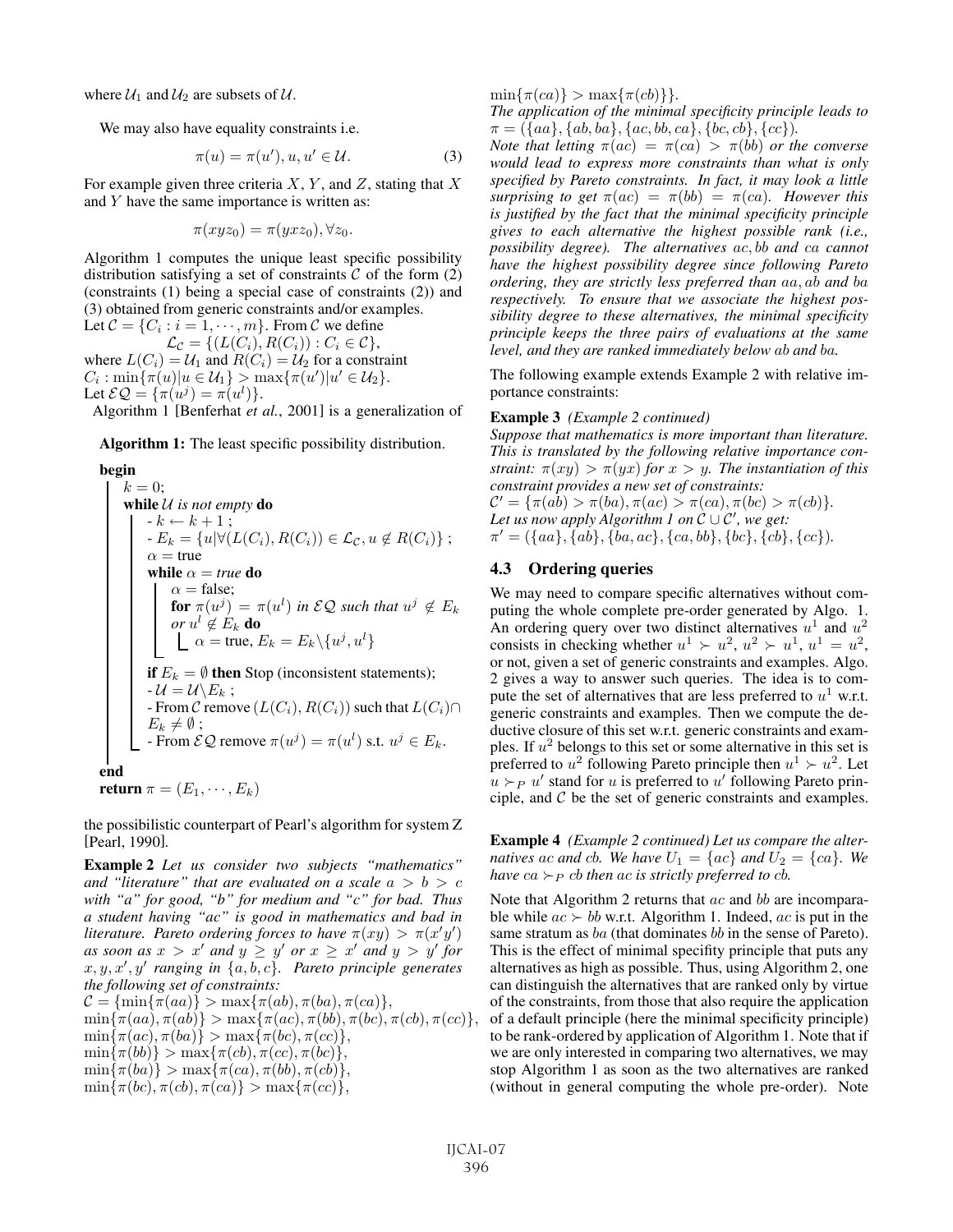#### Algorithm 2: Ordering queries

begin\n
$$
\begin{aligned}\n\text{begin}\n\text{begin}\n\text{if } u^1 \succ_P u^2 \text{ then return } u^1 \succ u^2 \\
\text{if } u^2 \succ_P u^1 \text{ then return } u^2 \succ u^1 \\
-I_1 &= \{u^1\} \cup \{u | u^1 = u \text{ is derived from } \mathcal{EQ}\} \\
\text{if } u^2 \in U_1 \text{ then return } u^1 = u^2 \\
-I_2 &= \{u | u' \in U_1, u' \succ u \text{ is derived from } \mathcal{C} \cup \mathcal{EQ}\} \\
-X &= \emptyset \\
\text{while } U_2 \neq X \text{ do} \\
-I_2 &= U_2 \cup \{v | u \in X, u \succ v \text{ is derived from } \mathcal{C} \cup \mathcal{EQ}\} \\
-I_2 &= U_2 \cup \{v | u \in X, u \succ v \text{ is derived from } \mathcal{C} \cup \mathcal{EQ}\} \\
\text{if } \exists u \in U_2 \text{ s.t. } u \succ_P u^2 \text{ or } u = u^2 \text{ then return } u^1 \succ u^2 \\
-I_1 &= \{u^2\} \cup \{u | u^2 = u \text{ is derived from } \mathcal{EQ}\} \\
\text{if } u^1 \in U_1 \text{ then } u^1 = u^2 \\
-I_2 &= \{u | u' \in U_1, u' \succ u \text{ is derived from } \mathcal{C} \cup \mathcal{EQ}\} \\
X &= \emptyset \\
\text{while } U_2 \neq X \text{ do} \\
-I_2 &= U_2 \cup \{v | u \in X, u \succ v \text{ is derived from } \mathcal{C} \cup \mathcal{EQ}\} \\
\text{if } \exists u \in U_2 \text{ s.t. } u \succ_P u^1 \text{ or } u = u^1 \text{ then return } u^2 \succ u^1 \\
\text{if } \text{neither } u^1 \succ u^2, \text{ nor } u^2 \succ u^1, \text{ nor } u^1 = u^2 \text{ hold then } u^1\n\end{aligned}
$$

also that any strict preference or equality returned by Algorithm 2 is consistent with Algorithm 1.

# 5 Comparison with Choquet integral

In contrast to Choquet integral, which is sensitive to the numerical values of criteria and coefficients of the fuzzy measure whose adjustment is not obvious, our approach relies on *qualitative* values of criteria. This qualitative aspect makes that the approach is general, i.e. independent of the values of criteria, which provides more robust results compared to Choquet integral. In fact, constraints over coefficients in a Choquet integral, as well as ranking over specific alternatives can be encoded in our framework by means of generic constraints and examples respectively. Then the application of Algorithm 1 gives a complete pre-order on  $U$  which satisfies all generic constraints and examples. In order to make the comparison precise, we encode each inequality between fuzzy measure coefficients in terms of relative importance constraints. Recall that Choquet integral expression writes:

 $C_{\mu}(a_1 \cdots a_n) = a_1 \times \mu_{X_1} + \cdots + (a_n - a_{n-1}) \times \mu_{X_n}$ with  $X_n \subset \cdots \subset X_1$  and  $a_1 \leq \cdots \leq a_n$ . Moreover  $a_i$  is associated to criterion  $X_i\backslash X_{i+1}$ ,  $X_{n+1} = \emptyset$ .

Let us consider Example 1, and use a qualitative scale  $S =$  ${a, b, c, d, e, f}$  (with  $a > b > c > d > e > f$ ) to encode students' grades 18, 16, 15, 14, 12 and 10 respectively given in Table 1. Let  $x, y, z$  be students' grades in mathematics, physics and literature respectively so  $x, y, z \in$  ${a, b, c, d, e, f}$ . We encode the constraints on  $\mu$  namely  $\mu_M$  >  $\mu_L$ ,  $\mu_P$  >  $\mu_L$ ,  $\mu_{ML}$  >  $\mu_{MP}$ ,  $\mu_{PL}$  >  $\mu_{MP}$  and  $\mu_P = \mu_M$  by means of generic constraints on  $\pi$ .

*i)* M *is more important than* L*:*

At first sight we encode this constraint by:

$$
\pi(xyz) > \pi(zyx) \text{ for } x > z, \forall y. \tag{4}
$$

However this encoding, apparently natural, is not adequate here since it doesn't recover the ranking on  $U$ induced by Choquet integral. Let us consider the following alternatives  $dfe, efd, ead$  and  $dae$ . Following equation (4) we have  $\pi(dfe) > \pi(efd)$  and  $\pi(dae) >$  $\pi(ead)$ . However following Choquet integral we have  $Ch_{\mu}(dfe) = 12.7, Ch_{\mu}(efd) = 12.4, Ch_{\mu}(dae) =$ 14.8 and  $Ch_{\mu}(ead) = 15.6$ . So we have well *df e* preferred to  $efd$  but dae is not preferred to ead. This means that constraint (4) is too weak to encode  $\mu_M > \mu_L$ . The reason is that the constraint  $\mu_M > \mu_L$  is more requirying than what it appears. Thus  $y$  should be constrained rather than to take any value in S.

Let mpl and  $m'p'l'$  two vectors. Note that  $Ch_{\mu}(mpl) > Ch_{\mu}(m'p'l')$  reduces into  $\mu_M > \mu_L$ when  $Ch_{\mu}(mpl) = p + (l-p) * \mu_{ML} + (m-l) * \mu_M >$  $Ch_{\mu}(m'p'l') = p' + (m'-p') * \mu_{ML} + (l'-m') * \mu_L.$ This supposes  $p \le l < m$  and  $p' \le m' < l'$ . We put  $p = p' = y, l = m' = z \text{ and } m = l' = x.$  Thus  $\mu_M > \mu_L$  is encoded in our framework by:

$$
\pi(xyz) > \pi(zyx) \text{ for } x > z \ge y. \tag{5}
$$

*ii)* P *is more important than* L*:*

The same reasoning can be made for  $\mu_P > \mu_L$ . It is encoded by:

$$
\pi(xyz) > \pi(xzy) \text{ for } y > z \ge x. \tag{6}
$$

*iii) The interaction between* M *and* L *is higher than the interaction between* P *and* M*:*

The inequality  $\mu_{ML} > \mu_{MP}$  is equivalent to the following inequality between the two Choquet integrals  $Ch_{\mu}(mpl) = p + (l - p) * \mu_{ML} + (m - l) * \mu_M >$  $Ch_{\mu}^{\mu}(m'p'l') = l' + (p'-l') * \mu_{MP} + (m'-p') * \mu_{M}.$ This supposes  $p < l \le m$  and  $l' < p' \le m'$ . Letting  $p = l' = y$ ,  $l = \overline{p'} = z$  and  $m = m' = x$ , then  $\mu_{ML} > \mu_{MP}$  is encoded by:

$$
\pi(xyz) > \pi(xzy) \text{ for } x \ge z > y. \tag{7}
$$

*iv) The interaction between* P *and* L *is higher than the interaction between* P *and* M*:* Similarily  $\mu_{PL} > \mu_{MP}$  is encoded by:

$$
\pi(xyz) > \pi(zyx) \text{ for } y \ge z > x. \tag{8}
$$

*v)* M *and* P *have the same importance:*

$$
\pi(xyz) = \pi(yxz) \text{ for all } x, y, z. \tag{9}
$$

*vi) As previously said, we suppose that Pareto ordering holds*. Namely

$$
\pi(xyz) > \pi(x'y'z') \tag{10}
$$

for  $x \ge x', y \ge y', z \ge z', (x > x' \text{ or } y > y' \text{ or } z > z').$ 

vii) Lastly  $C \succ A \succ B$  is encoded by:

$$
\pi(dcc) > \pi(abf) > \pi(fea)
$$
 (11)